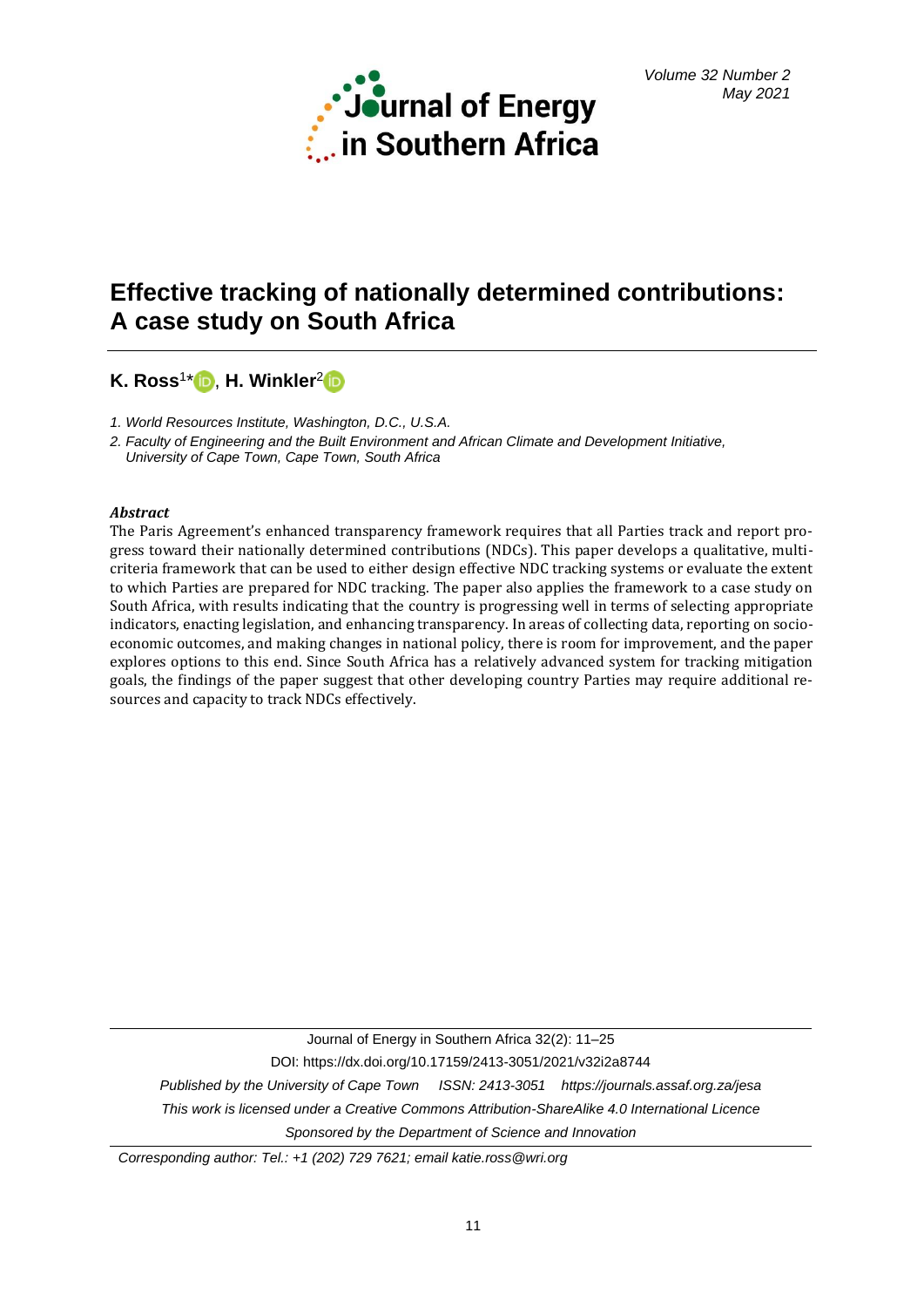## **1. Introduction**

In 2015, the Paris Agreement established an enhanced transparency framework for action and support (United Nations Framework Convention on Climate Change (UNFCCC) 2015; Article 13). The objective of the framework is to provide a clear understanding of climate change action; that is, to understand progress toward individual Parties' contributions, as well as the collective goals agreed to under the Paris Agreement. The enhanced transparency framework requires that all Parties track and report progress in implementing their nationally determined contributions (NDCs) (UNFCCC 2015, Article 13.7(b)). A precise interpretation of the Article 13.7(b) implies that the scope of NDC tracking is mandatory for mitigation only (Winkler et al. 2017).<sup>1</sup>

In 2018, Parties agreed on the modalities, procedures, and guidelines (MPGs) that will guide the implementation of the enhanced transparency framework (UNFCCC 2018). The MPGs include guidance for tracking progress made in implementing and achieving NDCs, which again focus on mitigation only (UNFCCC 2018; paragraphs 65-79). The MPGs for NDC tracking provide both obligations and flexibility for Parties. Specifically, this means that the MPGs have language that suggests mandatory reporting ('shall'), as well as qualifiers ('as appropriate' or 'as applicable', etc.), which provide guidance for Parties on what would be good practice (Winkler et al. 2019). All Parties are required to report on progress toward their NDC as part of their biennial transparency reports, the first of which is to be submitted to the UNFCCC by the end of 2024 at the latest (UNFCCC 2018).

In recent years, some developing country Parties have advanced domestic arrangements for mitigation goal tracking and reporting, as demonstrated through consecutive submissions of biennial update reports (BURs), which are the primary vehicle for reporting internationally on progress toward mitigation goals, policies and actions (UNFCCC 2020). The body of literature for mitigation goal tracking has also grown exponentially since the adoption of the Bali Action Plan in 2007 (UNFCCC 2007). In early years, scholars expanded ideas for measurement, reporting, and verification, by providing clearer definitions of how it is constituted, as well as the responsibilities and processes for conducting it (Breidenich and Bodansky, 2009; Fransen 2009; Ellis and Moarif 2009; Niederberger and Kimble 2011; Pew Center 2010; Winkler et al. 2008). After the Paris Agreement was adopted, policymakers deepened thinking on the MPGs, including means of enhancing transparency (Briner and Moarif 2017), information needed to facilitate the clarity, transparency, and understanding of mitigation contributions (Moarif 2017), possible

structures of mitigation-related MPGs (Briner and Moarif 2017), accounting for mitigation targets in NDCs (Hood and Soo 2017), and mapping the linkages between the transparency framework and other provisions of the Paris Agreement (Dagnet et al. 2017a; Dagnet et al. 2017b).

At the same time, many developing country Parties still remain ill-prepared for the complex nature of mitigation goal tracking (Briner and Moarif 2016). For example, at the end of 2020, 100 developing country Parties had not yet communicated a first BUR, while 63 had submitted a first, 31 a second, 13, a third and 5 a fourth BUR (UNFCCC 2020). The transition to biennially reporting on progress toward NDCs from 2024 onward will represent a substantial step-up for these countries and may impose additional obligations beyond their current capacities.

In light of these capacity constraints, it becomes important to investigate whether NDC tracking systems can be designed to assist with meeting domestic objectives, while also meeting international reporting obligations. For example, can NDC tracking help to inform domestic policy and decision-making? Can it help motivate further climate action? Can it help to promote trust and accountability amongst domestic actors? With the MPGs only recently agreed, there is limited practical guidance available for Parties.

In this context, this paper aims to develop a structured approach for designing an NDC tracking system that responds to both domestic needs and the MPGs – in essence, a framework for 'effective' NDC tracking. The qualitative assessment framework comprises eight 'effective' criteria related to NDC tracking, applying to all stages of a typical mitigation goal tracking process. This means that tracking begins with planning, before establishing a means for achieving that vision (where inputs feed into processes, which deliver outputs, supporting the achievement of outcomes), with adaptive management to support regular review and ensure that stated goals are being met. This framework is not intended to be seen as distinct from a country's existing climate change monitoring and reporting system (which is likely to have a broader range, encompassing mitigation, adaptation, and finance tracking), but rather as an approach that can be built into an existing system.

Using South Africa as a case study, and drawing from literature and interviews with key stakeholders, this paper first establishes a qualitative, multicriteria framework for effective NDC tracking (section 2). It then uses the framework to assess South Africa's preparedness for effective NDC tracking and offers recommendations to advance domestic arrangements (section 3). The results reveal key procedural, contextual, and financial constraints to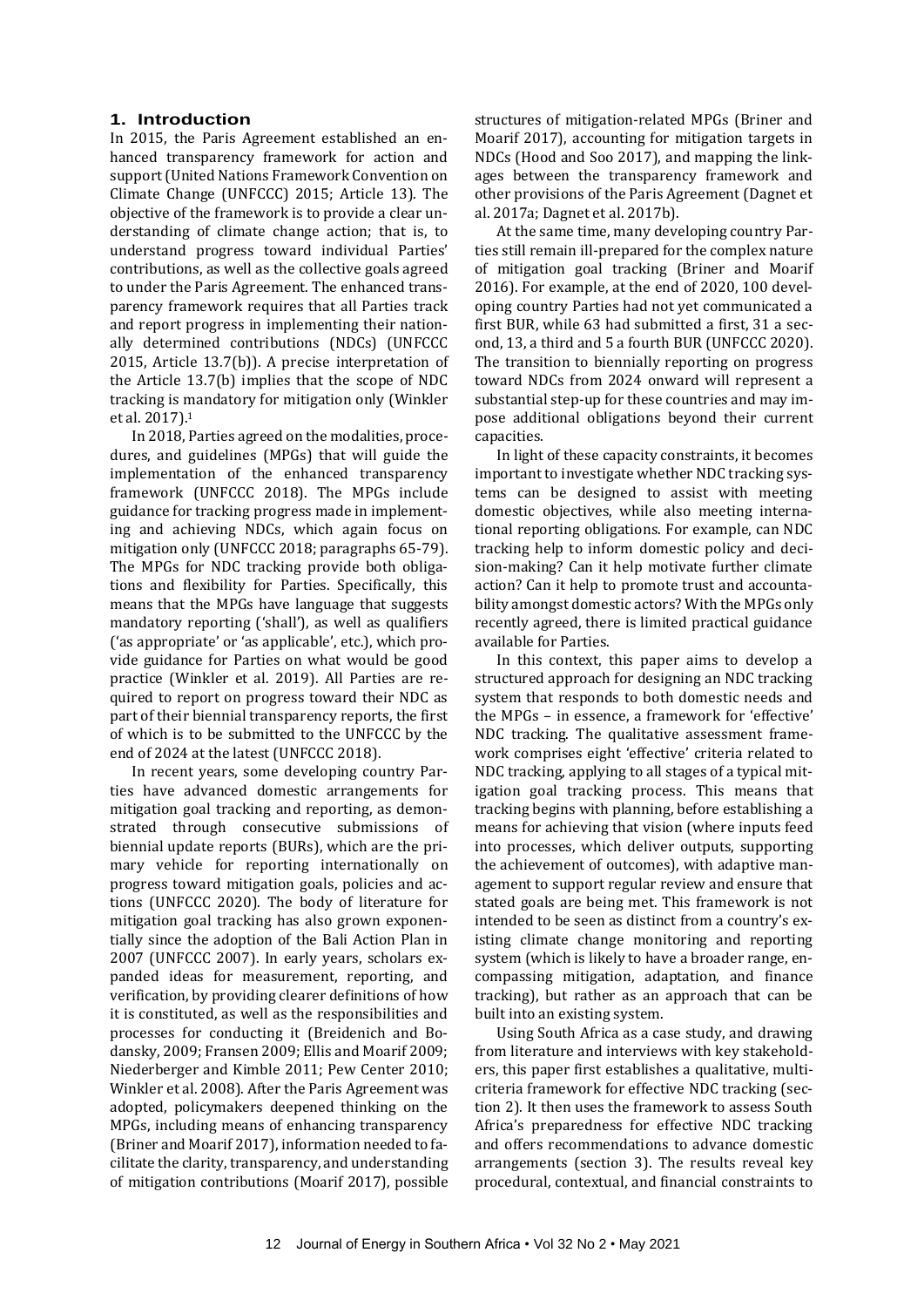future NDC tracking in South Africa and indicate a need to focus efforts on improving capacity and skills, and to connect NDC tracking with broader national policymaking.

The framework developed in this paper is aimed primarily at the entities responsible for NDC tracking in national governments, typically the environment department. In the case of South Africa, this is the monitoring and mitigation unit within the Department of Forestry, Fisheries and the Environment (DFFE). And, while the recommendations presented in this paper are aimed at DFFE, the framework that is developed in this paper has a broader utility in that it complements the MPGs and provides a possible approach to (1) designing effective NDC tracking processes within countries, or (2) evaluating the extent to which Parties are prepared for effective NDC tracking, and identifying areas for enhancing existing climate change monitoring and evaluation systems. The framework is constrained to mitigation only, per the precise interpretation of the MPGs.

#### **2. A framework for effective NDC tracking**

The MPGs provide guidance for tracking progress toward the implementation and achievement of NDCs. Broadly speaking, Parties are required to select tracking indicators, report on information relevant to those indicators, and provide information on actions, policies and measures that support the implementation and achievement of the NDC (UNFCCC 2018).

While Parties have a long history of reporting information to the UNFCCC (e.g., through national communications), national governments are increasingly seeing the value of tracking actions to address climate actions, beyond meeting multilateral reporting obligations. If done well, this tracking can support a range of domestic objectives, including promoting climate change action and supporting evidence-based decision making (Aldy 2014; de la Torre et al. 2018).

Program theory typically underpins successful processes to track progress toward climate change goals – for an example, see Lamhauge et al. (2012), who analyse a range of country and development cooperation experiences. This means that goal tracking begins with planning (i.e., identifying the vision and objectives of tracking), before establishing a means for achieving that vision, where inputs feed into processes, which deliver outputs, supporting the achievement of outcomes. Additionally, there is iteration, meaning that outputs and outcomes inform planning, which allows for adaptive management and learning and improvement. The process of regular iteration ensures that tracking is performance-oriented to effectively support the achievement of set objectives (Lamhauge et al. 2012). Drawing from literature, Figure 1 and the text below illustrate program theory applied in the context of NDC tracking – essentially depicting an effective framework for NDC tracking that meets both domestic objectives and the MPG requirements. The top (yellow) section of Figure 1 highlights the formal requirements of the MPGs.

#### *2.1 Planning*

The planning stage provides information about NDC tracking objectives, with a primary focus on supporting the objectives of the environment de-



**Figure 1: Schematic of the effective NDC tracking framework, with the MPGs highlighted.**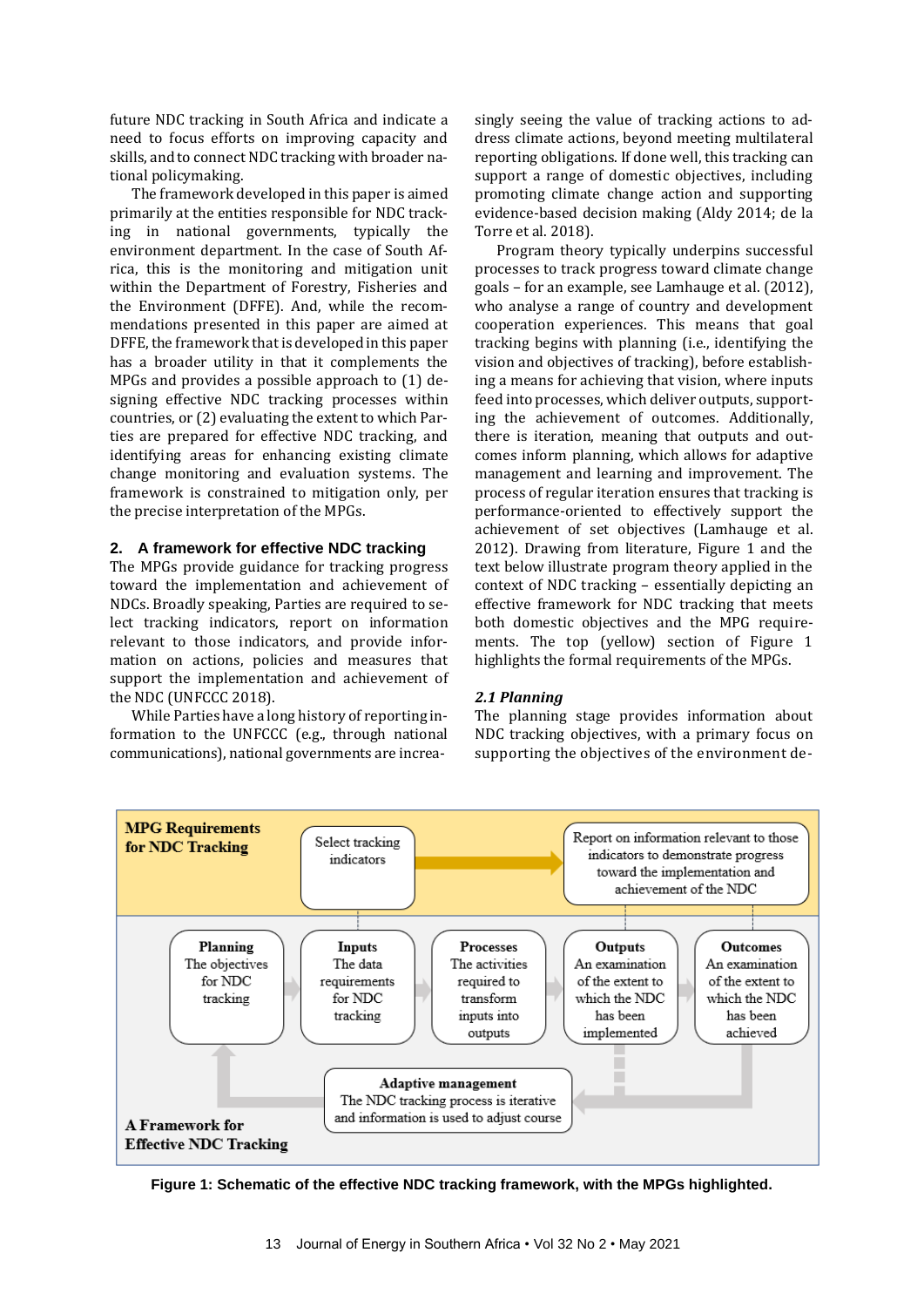partment in national government rather than all users of mitigation monitoring information. Objectives could include, for example, meeting international reporting requirements, promoting climate action and evidence-based decisionmaking, and/or other domestic priorities.

## *2.2 Inputs*

The inputs stage focuses on the data requirements for NDC tracking. These are the indicators used for tracking progress toward the NDCs, which are selected by countries based on international requirements (see UNFCCC 2018, para. 66) and domestic needs. Indicators could, for example, include net GHG emissions and removals, percentage reduction of GHG intensity, and/or relevant qualitative indicators for a specific policy or measure. Per the MPGs, Parties can select their own indicator(s) for tracking NDC progress, which 'shall be relevant to a Party's NDC under Article 4 and may be either qualitative or quantitative' (UNFCCC 2018). Relevance is not defined in the COP decision. The general tone of the MPGs reads 'shall, as appropriate…' which means that, should Parties want to track progress to the best of their abilities (and not because it is legally required), they have a fair amount of facilitative guidance available to them (Winker et al. 2019). Indicators are generally considered to be effective if they are relevant to the desired outcome, precise, and measurable (Klostermann, et al. 2015; Aldy and Pizer 2016).

#### *2.3 Processes*

The processes stage considers the management processes and activities that are required to transform inputs into outputs, which in turn support the outcomes and goals of NDC tracking. Processes are generally considered to be effective when information collection is a simple as possible and avoids duplication and undue burden (Kusek and Rist 2004) (i.e., the information collected for NDC tracking meets the needs of the indicators outlined in criterion 1), and when there are legal provisions to collect information and protect confidentiality.

#### *2.4 Outputs*

The outputs stage focuses on the results of NDC tracking and examines the extent to which the NDC has been implemented. Outputs may include current and historical greenhouse gas (GHG) emissions, GHG emissions projections, and assessments of the impacts (GHG and non-GHG) of mitigation policies and actions. Outputs are generally considered effective when (1) governments have sufficient information to evaluate progress toward the mitigation goal and the likelihood of achieving the goal (Levin et al. 2014); (2) governments and other domestic and international stakeholders have a clearer sense of the status of projects, programs, and policies implemented to address climate change (Kusek and Rist 2004); and (3) governments can quantify the socio-economic impacts resulting from climate mitigation actions (a growing body of literature highlights the fundamental role of socio-economic factors in shaping how energy and climate transitions unfold (Markkanen and Anger-Kraavi 2019; Trutnevyte, E. 2019)).

#### *2.5 Outcomes*

The outcomes stage evaluates the extent to which the NDC is achieved. Outcomes are effective when the NDC is met, or on track to be met. International and domestic stakeholders want to see demonstrable impacts from climate change policies and actions (Kusek and Rist 2004), helping to build trust that the goals are achievable, and that the government is committed to achieving them.

#### *2.6 Adaptive management*

The outputs and outcomes of NDC tracking should provide useful information to inform decision-making and policy-making. When effective, there should be a clear link between the outputs and outcomes that are produced through NDC tracking and changes in policy direction. For example, if certain mitigation policies and actions are not delivering the expected results, there will be course corrections along the way to address any challenges or barriers (Weiner 2015). Similarly, if certain policies are producing excellent outcomes, this learning will be capitalised upon and employed in other areas. Effective tracking helps to inform policy and decision-making and can be a powerful tool for motivating further action (Winkler et al. 2019).

## *2.7 A qualitative, multi-criteria framework for effective NDC tracking*

Table 1 summarises the main results of sections 2.1-2.6 – giving, in essence, a qualitative, multicriteria framework for effective NDC tracking.

#### *2.8 Ranking scale*

To apply the qualitative, multicriteria framework presented in Table 1, a measurement scale is required to evaluate each criterion. In 1946, Stevens proposed a classification of scales of measurement that is still used today. For this evaluation, an ordinal scale is most appropriate, as it proposes an order/ranking of items and helps evaluate the extent to which something is achieved. Table 2 presents the ordinal measurement scale used for this evaluation.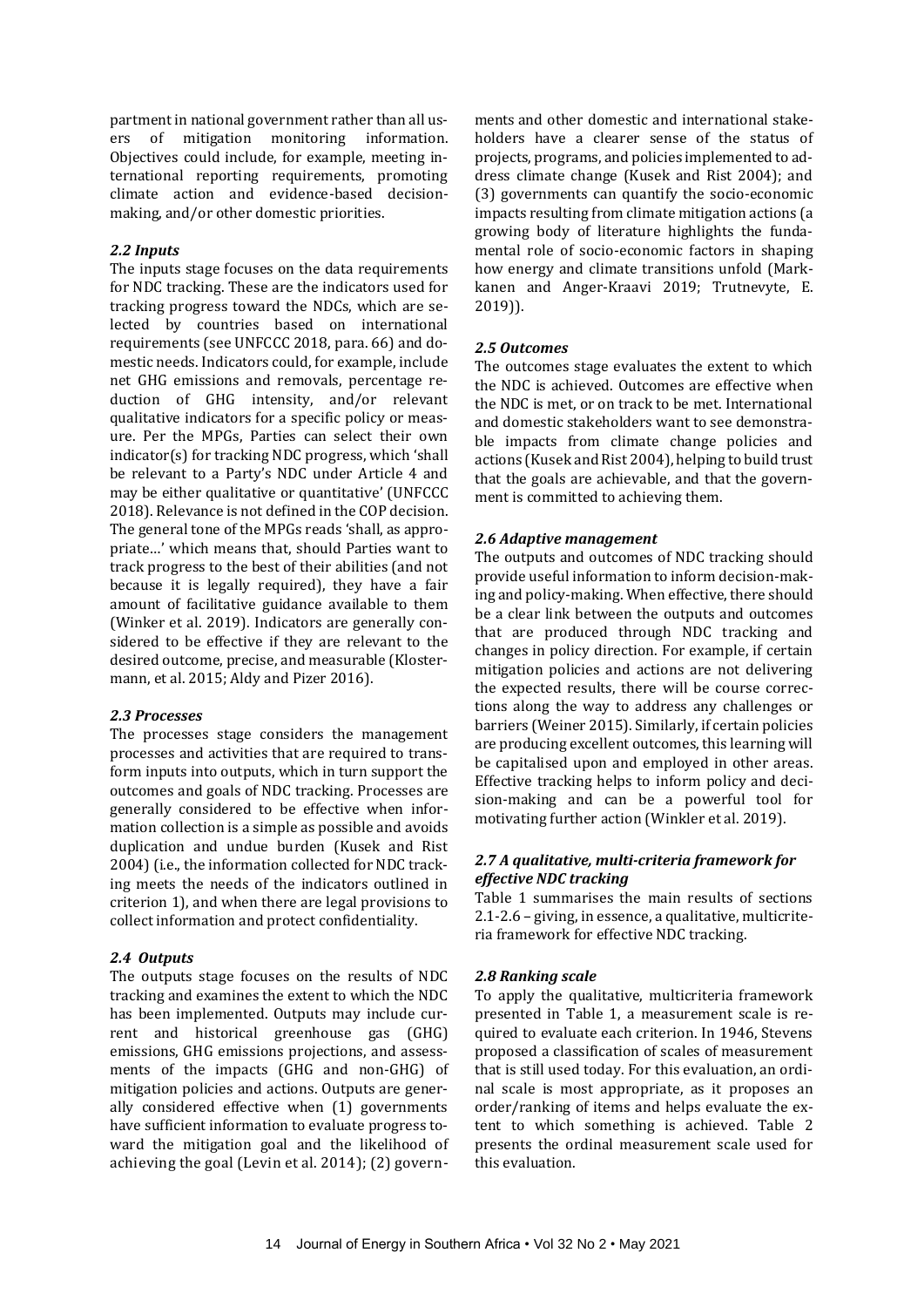| Element                     | Effectiveness criteria                                                                                                                                                                                      | Means of verification                                                                         |
|-----------------------------|-------------------------------------------------------------------------------------------------------------------------------------------------------------------------------------------------------------|-----------------------------------------------------------------------------------------------|
| Inputs                      | Criterion 1: The indicators for NDC tracking are relevant to the<br>desired outcome, and are precise and measurable                                                                                         | Indicators                                                                                    |
| Processes                   | Criterion 2: The information collected for NDC tracking meets<br>the needs of the indicators outlined in criterion 1                                                                                        | Information inputs                                                                            |
|                             | Criterion 3: There is legislative support for collecting data for<br>NDC tracking and protecting confidential information                                                                                   | Regulations and<br>legislation                                                                |
| Outputs                     | Criterion 4: The government can evaluate progress toward the<br>NDC mitigation target by using outputs from the monitoring<br>and evaluation system                                                         | <b>Information outputs</b>                                                                    |
|                             | Criterion 5: The government and relevant actors can under-<br>stand the ambition of, and progress towards, mitigation targets,<br>actions, and measures                                                     | Information outputs                                                                           |
|                             | Criterion 6: The government can quantify the socio-economic<br>impacts resulting from climate mitigation actions                                                                                            | <b>Information outputs</b>                                                                    |
| Outcomes                    | Criterion 7: The government presents information that would<br>enable an assessment of whether the country is on track to<br>achieve the NDC or, as a proxy, on track to achieve the Copenha-<br>gen pledge | <b>Current GHG emissions</b><br>and an assessment of<br>the likelihood of goal<br>achievement |
| Adaptive<br>manage-<br>ment | Criterion 8: The NDC tracking process is iterative and infor-<br>mation is used to adjust its course                                                                                                        | Evidence of adaptive<br>management and con-<br>tinual improvement                             |

**Table 1: A qualitative, multi-criteria framework for effective NDC tracking**

**Table 2: Summary of the ordinal scoring scale**

| Score | Necessary conditions                                                                                                                                                                                  |
|-------|-------------------------------------------------------------------------------------------------------------------------------------------------------------------------------------------------------|
| -     | Insufficient evidence to draw a conclusion                                                                                                                                                            |
|       | Evidence suggests that the criterion is not met. This suggests a particular aspect is neglected.                                                                                                      |
| ⊌     | Evidence suggests that the criterion is partly met. This suggests that certain aspects are recog-<br>nised as important; however, additional consideration may be required to make it truly effective |
|       | Evidence suggests that the criteria is fully met. This suggests that all aspects are effective                                                                                                        |
|       |                                                                                                                                                                                                       |

The paper now turns to applying the qualitative, multicriteria framework to South Africa, to evaluate the country's preparedness for effective NDC tracking and identify areas for enhancement.

# **3. A South African case study**

# *3.1 Background*

South Africa has nearly a decade of experience in tracking mitigation goals. In 2011, South Africa established a monitoring and evaluation (M&E) system for tracking progress toward climate change goals (Government of the Republic of South Africa (RSA) 2011; DEA 2015). The initial aim of the M&E system was to improve understanding of the impact of mitigation measures implemented in the country

(RSA 2011). In 2014, the M&E system was expanded to encompass adaptation and finance tracking (DEA 2015). South Africa's M&E system includes provisions for regular review to ensure that it continues to meet the needs of the South African government and its stakeholders (DEA 2014).

In September 2015, South Africa submitted its intended NDC (the INDC) to the UNFCCC, with a commitment for GHG emissions to be in the range of 398 to 614 MtCO<sub>2</sub>e between 2025 and 2030 - essentially restating the country's longstanding 'peak, plateau, and decline' emissions trajectory range (RSA 2015) (Figure 2). The INDC became an NDC upon South Africa's ratification of the Paris Agreement in November 2016.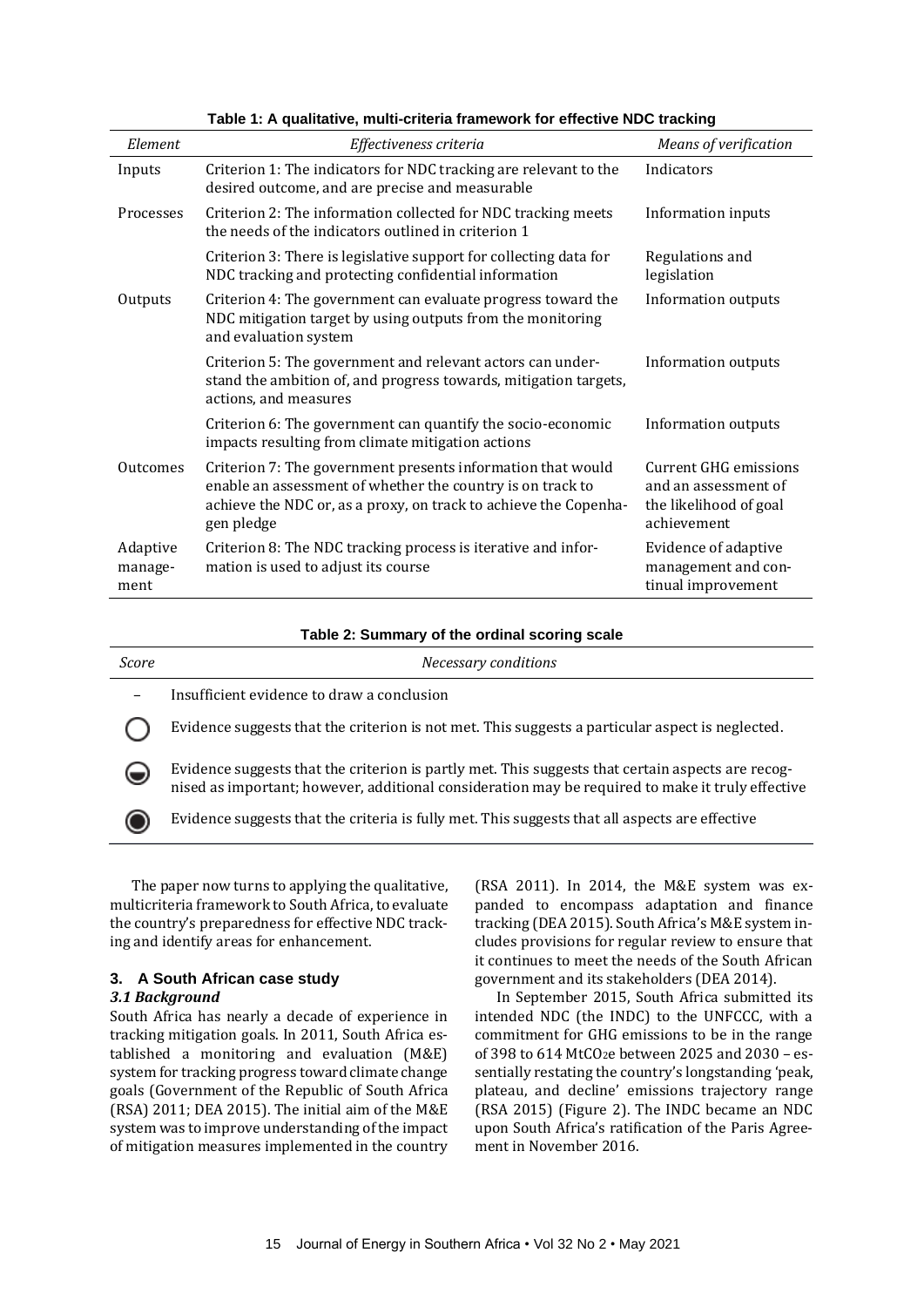

**Figure 2: South Africa's historical GHG emissions and mitigation target range in the first NDC.** *Source: Authors' illustration, based on data from South Africa's GHG National Inventory Report: 2000-2015 (DEA 2019c) for historical GHG emissions, and RSA (2015) for the mitigation target range in the first NDC*

South Africa's M&E system has been developed with an eye on international reporting requirements. When it was first conceptualised and operationalised in 2011, it was with a view to it being 'flexible and dynamic' and to 'evolve with international measuring, reporting, and verification requirements' (RSA 2011). South Africa has also been particularly responsive to developments in this international transparency regime. For example, South Africa published its first annual climate change report in 2016, which explicitly referenced the new international transparency regime and stated that these annual reports will 'institutionalize and systematize South Africa's periodic reporting obligations under the UNFCCC, including the transparency requirements of the new Paris Agreement on NDCs' (DEA 2016). In fact, South Africa's M&E system appears to have developed in a more sophisticated manner than is required internationally. For example, publicly available documents show that the current M&E system design will include information flows and analysis from newly planned or adopted climate change policies such as the carbon tax, carbon budgets, and pollution prevention plans (DEA 2019b).

The South African government plans to integrate NDC tracking into its ongoing M&E system.

#### *3.2 Applying the qualitative, multicriteria framework to South Africa*

This section presents the results of the application of the NDC tracking framework (i.e., the application of Tables 1 and 2) to South Africa. Before presenting the results, it is important to note that NDC tracking has not yet technically begun in South Africa. While South Africa communicated its intended NDC in 2015, the target period for this contribution only

formally commences in 2021, as does implementation of NDCs generally. International reporting on progress toward NDCs is also only expected to start in 2024 (at the latest), through biennial transparency reports (UNFCCC 2018). This evaluation can, nevertheless, assess progress that South Africa is making toward an earlier international mitigation commitment, the Copenhagen Pledge, which was set at the beginning of 2010 to be achieved by 2020 (DEA 2010). Moreover, many of the mitigation measures employed to reach South Africa's NDC target are already well embedded in domestic climate change policy, and some have origins as far back as the 2011 national climate change response white paper. Several of these instruments are already being tracked as part of South Africa's climate change M&E system. Therefore, the results presented here do not focus on NDC tracking in isolation, but rather appear in the context of a broader examination of South Africa's mitigation M&E system (i.e., the system that tracks GHG emissions as well as the impacts of mitigation policies and measures), which is expected to continually evolve and improve over the course of NDC implementation.

The results are based on information from two sources: (1) content analysis of public documents, including South Africa's Copenhagen Pledge (DEA 2010), the NDC (RSA 2015), biennial update reports (DEA 2014; DEA 2017a; DEA 2019b), annual climate change reports (DEA 2016; DEA 2017b), government regulations (RSA 2017a; RSA 2017b), the national climate change response M&E system framework (DEA 2015), and the national climate change response white paper (RSA 2011); and (2) interviews with 11 key stakeholders in South Africa (from government, business, academia, and civil so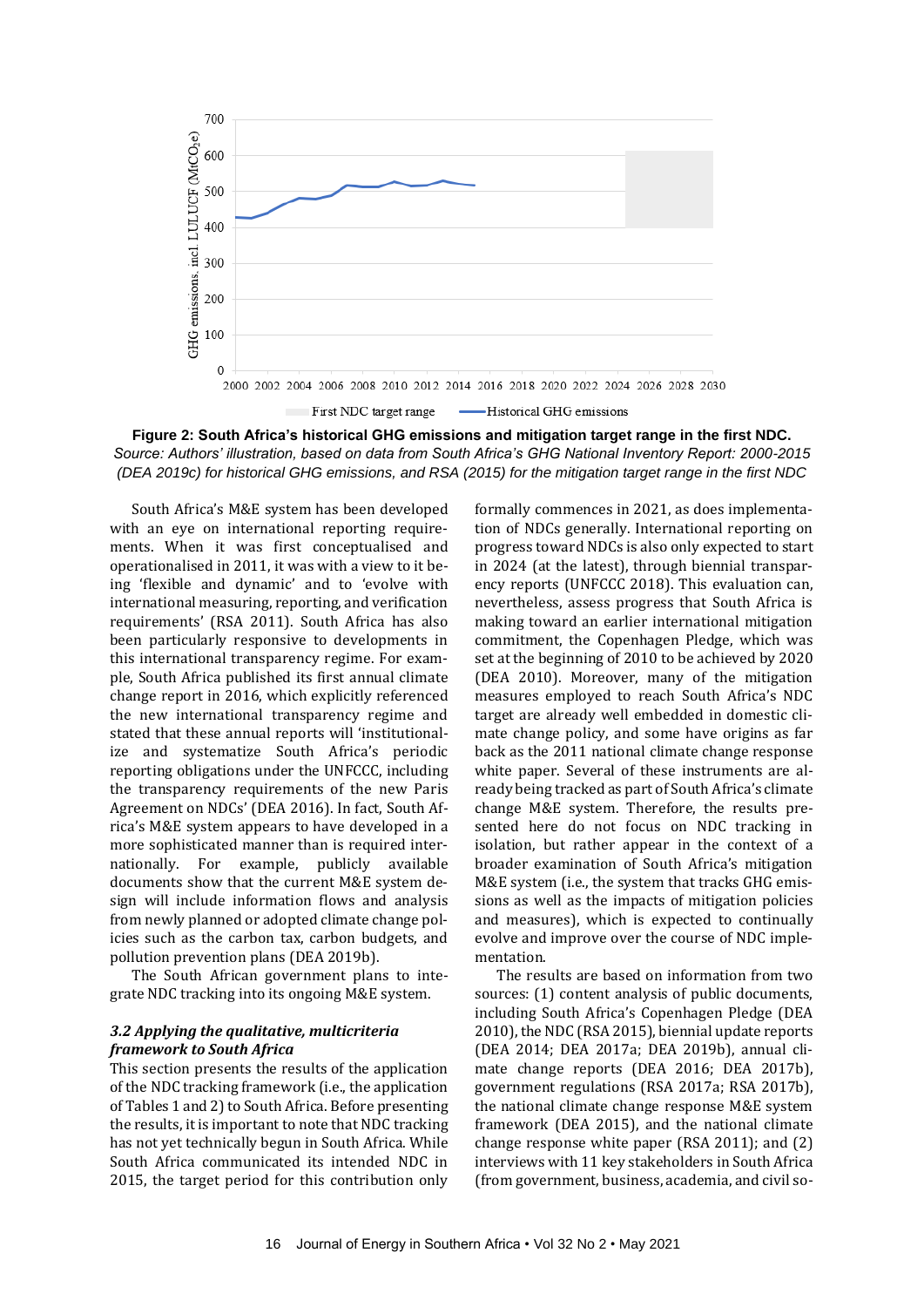ciety) to capture relevant background information that is not possible by analysing publicly available documents, including the current status of M&E in South Africa, the capacity and skills of officials tasked with M&E, and data collection procedures.

The score for each criterion is shown first, followed by a detailed explanation.

# *Criterion 1: The indicators for NDC tracking are relevant to the desired outcome, and are precise and measurable*

# *Score:*

Evidence suggests that criterion 1 is fully met. South Africa's M&E system includes indicators for tracking the country's transition toward a lower-carbon economy, encompassing: (1) sustainable carbon levels, which are measured by GHG emission levels, changes in GHG emissions, mitigation impact of mitigation measures; (2) lower carbon productivity, which is measured by carbon intensity of the economy and energy intensity of the economy; (3) lower carbon consumption, which is measured by per capita GHG emissions; (4) lower carbon resourcing, which is measured by the proportion of renewables and carbon-free energy to total primary energy, and carbon intensity of energy supply; and (5) lower carbon sector growth, which is measured by growth in green jobs, defined as the 'net direct job-creation in the formal economy across a wide range of technologies/activities that may be classified as green or contributing to the greening of the economy' (DEA 2015). The indicators presented above are relevant for tracking mitigation actions, and are quantifiable and precise. (South Africa has set a fixed-level target in its NDC, which means that the most relevant indicator for tracking progress toward the NDC is GHG emissions levels, in the strictest sense.)

## *Criterion 2: The information collected for NDC tracking meets the needs of the indicators outlined in criterion 1*

# *Score:*

Evidence suggests that criterion 2 is partly met. South Africa's DFFE appears to be cognisant of the need to keep data collection to a minimum and relevant to desired outcomes. For example, the national M&E framework document of 2015 states that 'climate change M&E will, to the greatest extent possible, rely on existing data collection and reporting systems', cautioning against reporting fatigue and duplication of effort (DEA 2015). DFFE does, however, encounter problems in collecting data. For example, South Africa's first annual climate change report, published in 2016, states that 'there is a dire need for key climate change response actors, including government departments (national, provincial, and local), industry and NGOs to collect, measure and monitor primary output data on climate-related projects and programmes more effectively and systematically' (DEA 2016). This message is echoed by interviewees, with some government officials describing problems they are encountering, such as poor quality data, information not being provided in the correct format, or entities not willing to share their data. According to one interviewee, problems with 'data quality, access, timeliness, appropriateness, and consistency' are all issues that DFFE is currently dealing with.

## *Criterion 3: There is legislative support for collecting data for NDC tracking and protecting confidential information*

# *Score:*

Evidence suggests that criterion 3 is fully met. South Africa has established legal regulations to collect emissions data from companies (RSA 2017a). The basis is South Africa's Air Quality Act of 2004, which put in place measures for the prevention of pollution, and standards for the regulation of air quality in the country. It authorises the Minister of Environmental Affairs (later to become the Minister of Forestry, Fisheries and the Environment) to enforce its provisions through the issuance of policy documents and regulations. In July 2017, the Minister defined six GHGs as 'priority pollutants' under the Air Quality Act. This resulted in regulations that mandated companies that exceed emissions 0.1 MtCO2e annually to prepare and submit pollution prevention plans to the Minister for approval (RSA 2017b). The regulations also contain a provision for the protection of information stating that 'information obtained in terms of the regulations will be kept confidential'(Chapter 4 of the regulations, paragraph 7) (RSA 2017b). South Africa is also likely to soon adopt a Climate Change Bill, which will provide an additional legal basis for comprehensive climate action (RSA 2018b). This includes updating the long-term national emissions trajectory, the allocation of sectoral emissions targets, and the regulation of large emitters including through carbon budgets (Presidency of South Africa 2019).

## *Criterion 4: The government can evaluate progress toward the NDC mitigation target by using outputs from the monitoring and evaluation system*



Evidence suggests that criterion 4 is fully met. South Africa has an absolute-level NDC mitigation target, which means that, in the strictest sense, progress toward the NDC will be assessed by comparing cur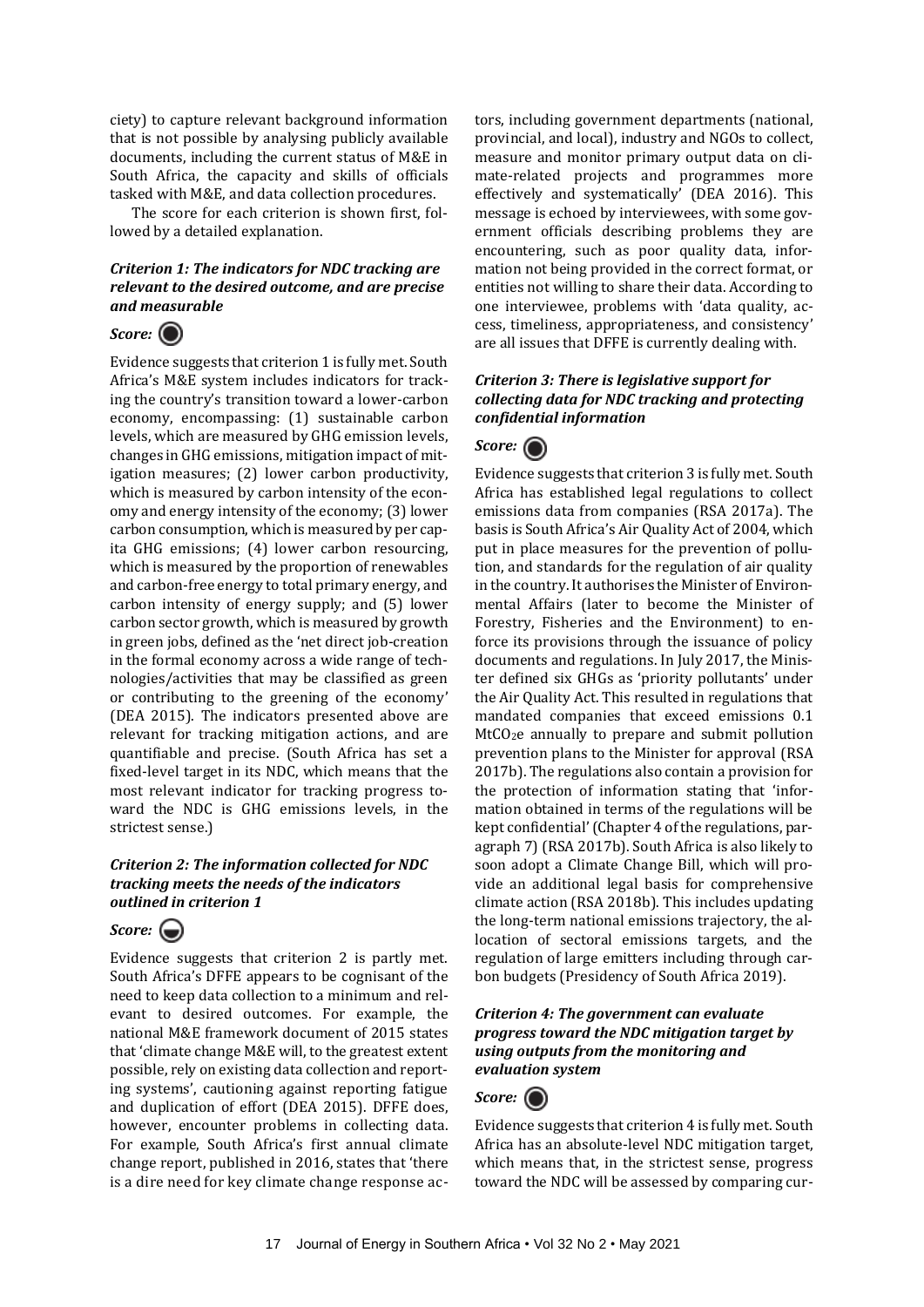rent emissions levels against a target level of emissions i.e., South Africa can compare its most recent GHG inventory against the 2030 target level of 398- 614 MtCO2e. South Africa's GHG inventory is already produced by the M&E system.

## *Criterion 5: The government and relevant actors can understand the ambition of, and progress towards, mitigation targets, actions, and measures*



Evidence suggests that criterion 5 is fully met. From an international standpoint, South Africa currently complies with the reporting requirements of the UNFCCC through the submission of national inventory reports and biennial update reports, as well as participation in the technical analysis and facilitative sharing of views. From a domestic standpoint, DFFE produces several additional climate change reports to enhance transparency (i.e., to better understand ambition and progress on climate actions), including the annual climate change reports (DEA 2016; DEA 2017b) and the web-based policy evaluation tracking tool that presents South Africa's GHG emissions levels and the impacts of major policies and measures (which is still under development).

# *Criterion 6: The government can quantify the socio-economic impacts resulting from climate mitigation actions*

# *Score:*

Evidence suggests that criterion 6 is partly met. South Africa has designed its M&E system to produce information on 'wider impacts' of mitigation actions, which is intended to provide a broader narrative surrounding mitigation actions in South Africa (DEA 2019b). While South Africa is clearly demonstrating an intention to quantify and communicate information on the links between climate mitigation efforts and national social and economic impacts, this is not yet occurring in all cases. For example, South Africa's latest biennial update report includes the GHG emissions impacts of many mitigation actions but does not provide information on costs of these actions or impacts on jobs, apart from the occasional reference to general 'job creation'. Moreover, South Africa states that it tracks the 'cost effectiveness' and 'job creation effectiveness' of mitigation actions as part of the M&E system (DEA 2015), but is yet to publish any information related to these indicators. It does, however, appear that there is a separate precedent for quantifying and reporting socio-economic impacts of climate mitigation actions in South Africa (i.e., apart from the M&E system). For example, South Africa's Department of Planning, Monitoring, and Evaluation (DPME) has examined the socio-economic impacts of two new major pieces of South Africa's climate change response – the Climate Change Bill (DPME 2017a) and the carbon tax (DPME 2017b).

*Criterion 7: The government presents information that would enable an assessment of whether the country is on track to achieve the NDC or, as a proxy, on track to achieve the Copenhagen pledge*



Evidence suggests that criterion 7 is fully met. South Africa is on track to meet its Copenhagen Pledge, which calls for a 34% emission reduction below business-as-usual levels by 2020 (DEA 2010). While not communicated internationally, the South African government did publish numbers associated with the 'peak, plateau, and decline' emissions trajectory, on which the Copenhagen Pledge is based. The target emissions level for 2020 is 583 MtCO<sub>2</sub>e.<sup>2</sup> South Africa's emissions, including forestry and other land use (FOLU) were 512 MtCO<sub>2</sub>e in 2015 and 426 MtCO2e in 2000 (DEA 2019b). Assuming emissions continue to rise at the same rate between 2015 and 2020, South Africa's emissions in 2020 would be lower than the Copenhagen target (being possibly around 541 MtCO<sub>2</sub>e in 2020).

# *Criterion 8: The NDC tracking process is iterative and information is used to adjust its course*



Evidence suggests that criterion 8 is partly met. It is clear that South Africa intends to use the outputs from the M&E system to inform policy direction, including by introducing the concept of 'feedback and learning' (DEA 2014). There is, however, no published evidence to suggest that climate change M&E directly induces changes in national policy. Specifically, the government has not included any mention of changes to climate change policy that resulted from the M&E system in any official document published since 2011. Here is an illustrative example: an external study commissioned by DFFE in 2018 concluded that South Africa is on track to meet its NDC mitigation target with current policies and that the implementation of additional mitigation policies will result in positive development benefits for the country (EScience Associates and Energy Research Centre 2018). Since this study was commissioned by DFFE, presumably it will inform the revised NDC that South Africa submits to the UNFCCC in 2020. South Africa's president has already signalled that work to enhance the NDC is underway (Presidency of South Africa 2019), but it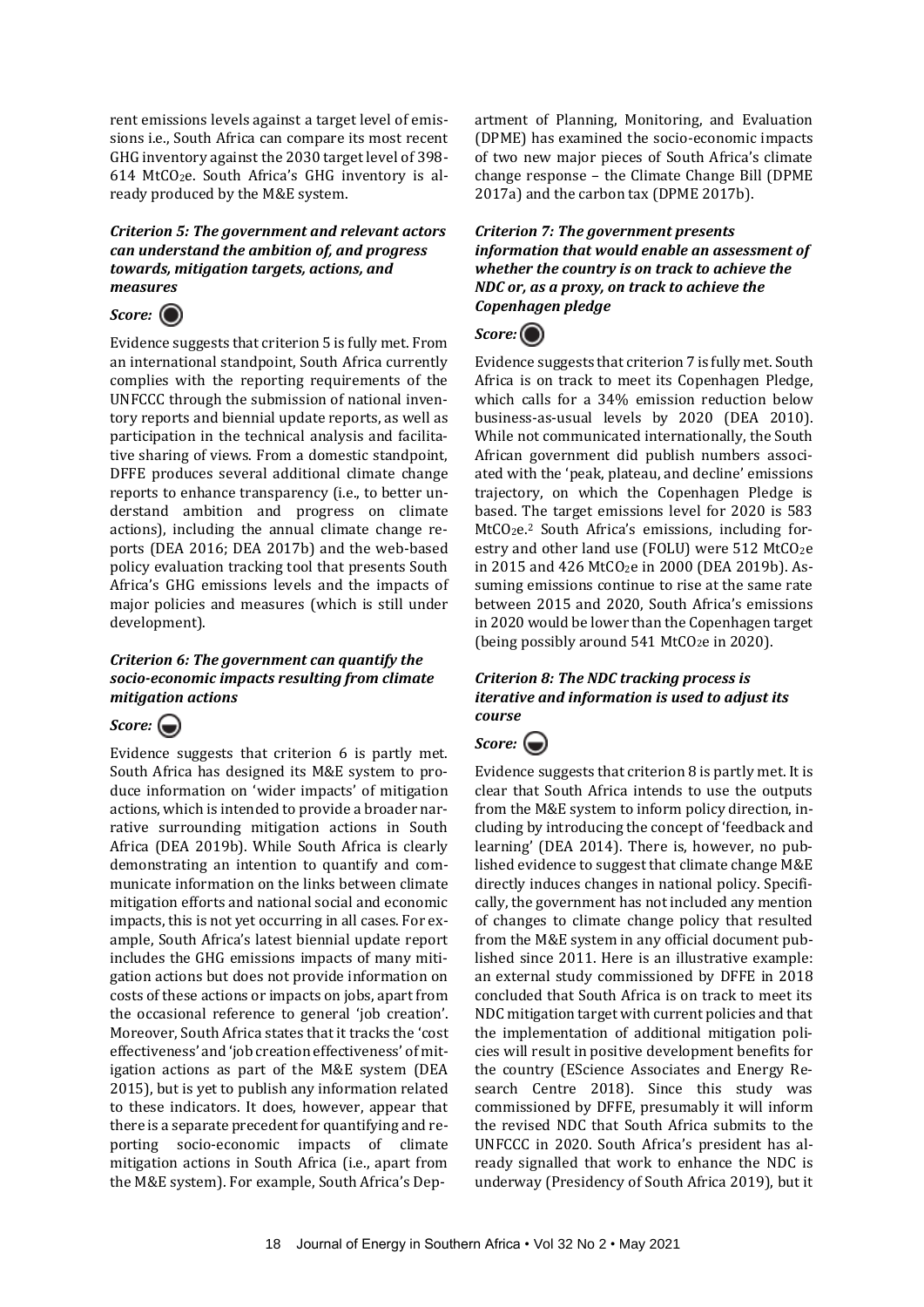is not yet clear to the public if the outputs of this study (or others) will inform the revised contribution.<sup>3</sup>

## *3.3 Summary*

The evaluation shows that South Africa is already fully meeting criteria in several areas of NDC tracking. The government has established a well-defined vision for climate action, including setting an absolute-level mitigation target in its NDC, which makes tracking progress toward this target much easier. The mitigation indicators are easy to understand and relevant to NDC tracking. There also legislative support for the collection and protection of information. Moreover, evidence suggests that the outputs produced from South Africa's M&E system do enhance transparency and will allow the government to evaluate progress toward the NDC target. South Africa also is on track toward achieving its Copenhagen pledge. A summary of the evaluation is presented in Table 3.

#### **Table 3: Effectiveness of NDC tracking in South Africa.**

| Outcome criteria                                                                                                                                                                                             | <b>Score</b> |
|--------------------------------------------------------------------------------------------------------------------------------------------------------------------------------------------------------------|--------------|
| Criterion 1: The indicators for NDC tracking<br>are relevant to the desired outcome, and are<br>precise and measurable                                                                                       |              |
| Criterion 2: The information collected for<br>NDC tracking meets the needs of the<br>indicators outlined in criterion 1                                                                                      |              |
| Criterion 3: There is legislative support for<br>collecting data for NDC tracking and<br>protecting confidential information                                                                                 |              |
| Criterion 4: The government can evaluate<br>progress toward the NDC mitigation target<br>by using outputs from the monitoring and<br>evaluation system                                                       |              |
| Criterion 5: The government and relevant<br>actors can understand the ambition of, and<br>progress towards, mitigation targets, actions,<br>and measures                                                     |              |
| Criterion 6: The government can quantify<br>the socio-economic impacts resulting from<br>climate mitigation actions                                                                                          |              |
| Criterion 7: The government presents<br>information that would enable an assessment<br>of whether the country is on track to achieve<br>the NDC or, as a proxy, on track to achieve<br>the Copenhagen pledge |              |
| Criterion 8: The NDC tracking process is<br>iterative and information is used to adjust<br>its course                                                                                                        |              |

# *3.4 Options for improving tracking of progress*

The results highlighted some areas that can be improved upon to make NDC tracking in South Africa more effective: (1) information collection (as criterion 2 is partly met); (2) links between climate mitigation efforts and socio-economic outcomes (as criterion 6 is partly met); and (3) iteration to make stronger links between the outputs of the NDC tracking work and changes in national policy (as criterion 8 is partly met). The recommendations offered here are based on academic literature, content analysis of key documents, and findings from the in-depth interviews.

# *3.4.1 Improving information collection and reporting*

In South Africa, mitigation-related data is often not easily collected or willingly provided. Data is often not provided in the correct format, and quality remains a challenge. These factors limit DFFE's ability to conduct robust M&E, which has a knock-on effect on other aspects of the department's climate change work. DFFE has improved data quality and collection in recent years, largely through the introduction of the National GHG Emission Reporting Regulations and Pollution Prevention Plans in 2017 (RSA 2017a; RSA 2017b). The amendment to the National GHG Emission Reporting Regulations proposed in September 2019 (DEA 2019a) is also likely to result in positive changes. Among other matters, the amendment calls for GHG emissions reporting at both the data provider level and at facility level, which will improve the granularity of data collected. The amendment requires more complete reporting, covering all process, fugitive, and combustion emissions. The amendment may also improve data quality, as it allows data providers an opportunity to request a review of the applicable emission factor(s) and to transition to better calculation methodologies over time. The carbon tax introduced in June 2019 provides additional impetus for better company-level reporting, providing a five percent carbon budget allowance for data providers that comply with reporting requirements (RSA 2019). It is within this context that the following recommendations are offered to improve DFFE's data collection and reporting efforts.

The first recommendation is to strive to make data collection processes more streamlined. While information collection is as simple as possible, the research pointed to improvements in collecting data more effectively and systematically. Future facility-level reporting should assist with collecting information from heavy-emitting industry. Longstanding memorandums of understanding with key government departments, like the Department of Mineral Resources and Energy, can help provide a legal backbone for information solicitation requests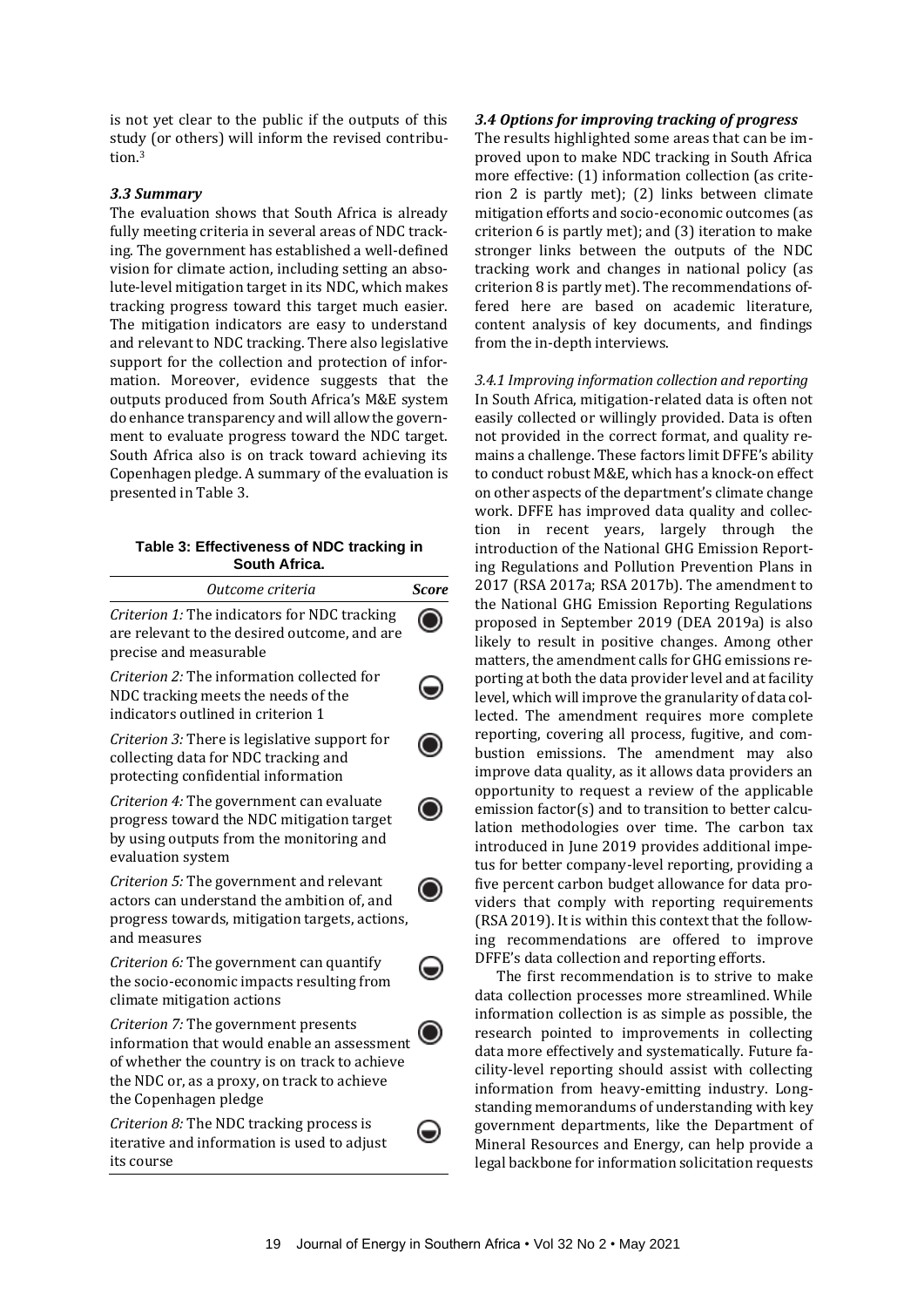(Interview 2). DFFE too often needs to rely on 'humble requests' (Interview 2), 'knocking on doors' (Interview 3), and existing personal relationships with colleagues in other government departments (Interview 1) in order to collect data.

The second (and related) recommendation is to speed up the transition toward an online and automatic information collection system. DFFE currently relies heavily on manual and legacy information systems, which is time-consuming and can contribute to poor data quality (Interview 4). While the eventual idea is to have an online portal to capture reporting submissions from companies, this has not yet materialised (Interview 8).

The third recommendation is to provide training on the information and reporting requirements for the M&E system. The in-depth interviews revealed that large organisations have capacity and experience in reporting GHG emissions and mitigation potential data. Indeed, these organisations have been reporting on climate change issues for many years via annual reports, the CDP, and to government. But smaller organisations have less experience and less capacity (Interviews 1, 3, 5, 6, 8, 11). The same is true for municipalities (Interviews 5, 6). These groups should be focused on for future training. At the same time, learning must also occur within DFFE as it implements the M&E system (Interview 3).

The fourth recommendation is to begin to practise implementing the NDC tracking requirements called for under the MPGs (UNFCCC 2018, Chapter III.C). This includes progress toward targets, which are tracked using 'relevant' indicators (paragraph 65) and reported in the form of a 'structured summary' (paragraph 77), as well as progress toward mitigation policies and measures (paragraph 80), which are reported in a tabular format (paragraph 82). The structured summary is a key tool for tracking progress, although the quality of information depends on underlying methodologies (Winkler at al. 2019). The MPGs also request the Subsidiary Body for Scientific and Technological Advice to develop 'common tabular formats' (CTFs) for the reporting of information on tracking progress (among others), including the structured summary, to be adopted by COP26 in 2020 (UNFCCC 2018, paragraph 12(a)). Researchers have offered suggestions on what the CTFs may look like in preparation for this meeting (for example, see Winkler et al. 2019; Rocha and Ellis 2020).

The final recommendation is to work on building trust and relations between the government and private sector, which are currently quite poor (Interviews 3, 8, 11). Studies have shown that if entities are transparent about their reasons for collecting data, and offer fair value<sup>4</sup> in return for it, they will be trusted and will earn ongoing and even

expanded access (Morey et al. 2015). Accordingly, DFFE may wish to invest in communications efforts that are targeted at explaining the purposes of data collection and how it is used. Here it will be also important to underscore that information is collected only as strictly necessary.

## *3.4.2 Demonstrating ties between climate mitigation and socio-economic outcomes*

South Africa's current response to climate change is framed through a development/socio-economic lens. The 2011 national climate change response white paper, for example, outlines a vision for climate change action that 'enables economic, social and environmental development to proceed in a sustainable manner' (RSA 2011). And the strategic approach is one that 'prioritises climate change responses that have both significant mitigation and adaptation benefits, and that also have significant economic growth, job creation, public health, risk management and poverty alleviation benefits' (RSA 2011). The metrics that have been selected for measuring progress toward South Africa's climate change goals include 'cost-effectiveness' and 'jobcreation-effectiveness' (DEA 2015). While it is clear that South Africa intends to prioritise climate actions that deliver positive socio-economic outcomes, DFFE is not yet effectively communicating information about climate mitigation and development linkages – yet this information is available. For example, several recent research studies have assessed the economic and employment impacts of a low-carbon transition in South Africa. One study concluded that there will be positive impacts on employment and gross domestic product when planned key mitigation policies are implemented in combination (EScience Associates and Energy Research Centre 2018). Additionally, a separate study also shows that South Africa faces a significant financial risk due to its heavy economic reliance on coal, but there are measures to mitigate this risk and, indeed, ways to find opportunities to capitalise on this transition. This includes new markets for minerals used in low-carbon technologies (for example, platinum and manganese), and the creation of new jobs in industries that are more resilient to, or would even benefit from, a low-emissions economy (Huxman et al. 2019).

The South African government has also examined the socio-economic impacts of two new major pieces of South Africa's climate change response – the Climate Change Bill (DPME 2017a) and the carbon tax (DPME 2017b). The Department of Planning, Monitoring, and Evaluation (DPME) investigated several different areas as part of this work, including the groups that will benefit from these new laws, those that will bear the costs, and means of managing perceived risks. Regarding the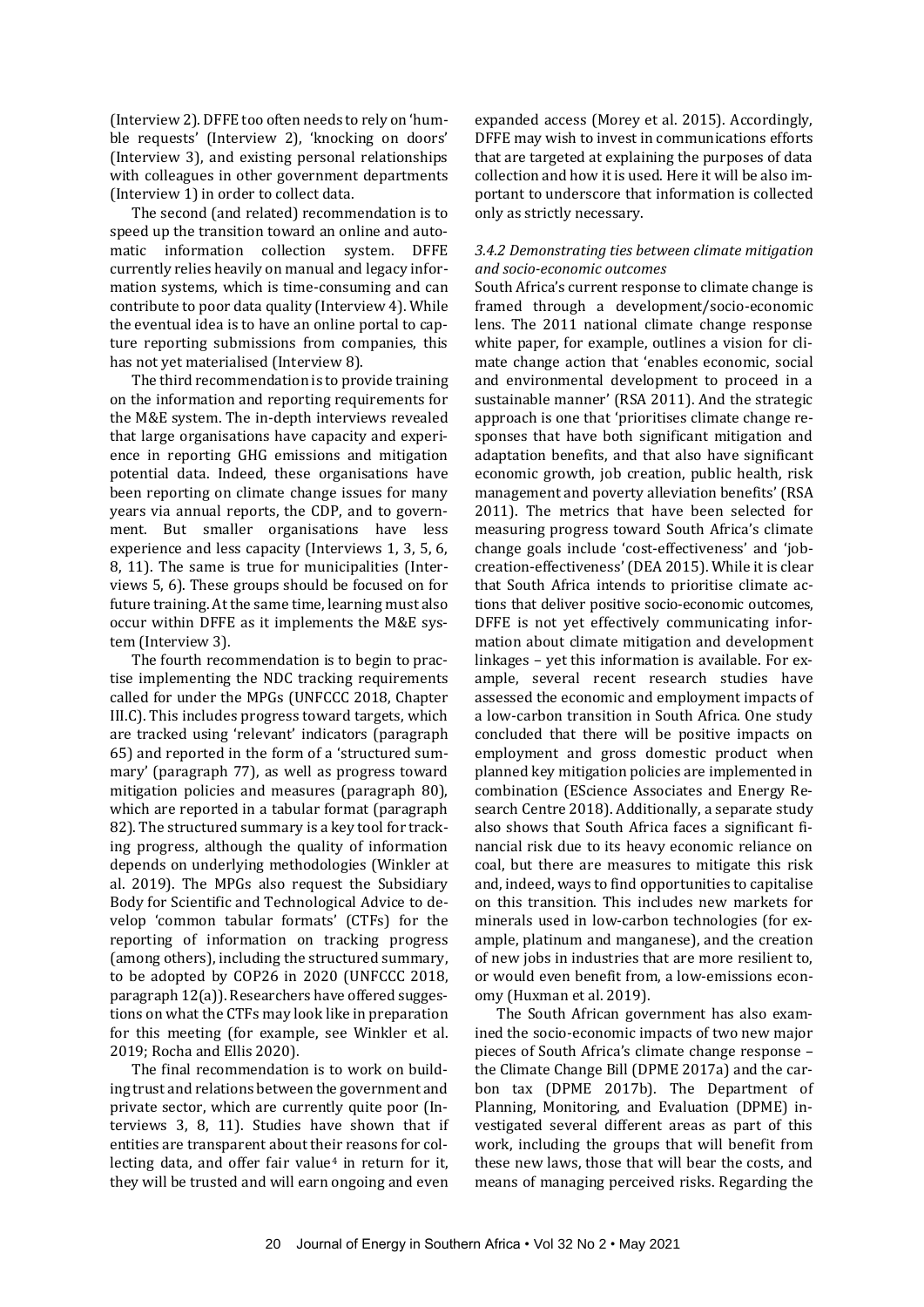Climate Change Bill, the exploratory work of the DPME found that this legislation would benefit the poorest and most vulnerable, would foster social cohesion, enhance security (safety, financial, food, energy), improve inequality, support job creation, and support environmental sustainability. The only downside is that GDP may be negatively impacted in the short term as heavy-emitting industries bear the financial impacts of climate action, but these impacts are expected to be marginal, as the benefits of the transitioning to a low-emissions society far outweigh the costs over the long run. The DPME's work on assessing the Climate Change Bill also notes that the government and stakeholders will benefit from 'ongoing research into the economic and social costs and benefits of implementing the adaptation and mitigation measures proposed in the Bill, as the instruments evolve and are implemented and revised over time'. Regarding the carbon tax, the DPME reaches similar conclusions. There will generally be an improvement in socio-economic factors as a result of implementing the carbon tax, and the marginal impact on GDP can be mitigated through a gradual phase-in of the tax coupled with revenue recycling. The DPME also underscores the key role of M&E in implementing the carbon tax, which can help set sector benchmarks, quantify mitigation potentials, and identify areas for additional research.

In sum, it is clear that the DPME and outside researchers are already identifying and quantifying the positive development benefits associated with climate mitigation, yet these benefits are not yet being described as part of South Africa's formal climate change reporting – either internationally in BURs, or domestically in annual climate change reports. The key recommendation is therefore for DFFE to (1) identify suitable indicators for measuring progress on key socio-economic indicators to be included in the national M&E system, in line with the objectives of the 2011 national climate change response white paper (i.e., going beyond indicators of 'cost-effectiveness' and 'job-creation-effectiveness'); and (2) begin reporting on the impacts of climate mitigation actions on these indicators.

#### *3.4.3 Making tracking iterative and performanceoriented*

The results revealed that there is no evidence to suggest that the outputs of South Africa's M&E system inform policy direction and changes, despite good intentions for them to do so. One government official currently working on M&E in South Africa suggests that the reason there are not better links between outputs and policy change is that the current outputs do not provide enough information on the 'how' and the 'why' of mitigation actions succeeding or failing (Interview 3). The key recommendation is, therefore, that the outputs from South Africa's M&E system, including NDC tracking, should provide useful information that can inform decision- and policy-making. If certain mitigation policies and actions are not delivering the expected results, there will be course corrections along the way; similarly, if policies are producing excellent outcomes, this learning will be capitalised upon and employed in other areas.

## **4. Conclusion**

This paper presented a qualitative, multi-criteria framework that can be used to either design effective NDC tracking systems or evaluate the extent to which Parties are prepared for NDC tracking, complementing the international NDC tracking and reporting rules agreed to in 2018. The framework is applied ex ante, as the Paris Agreement's enhanced transparency framework only comes into effect in 2024. In future, the framework of indicators for mitigation might be applied for ex post evaluation, as part of a country's broader M&E system.

The framework was applied to an in-depth case study on South Africa. The evaluation showed that South Africa is already progressing well in several areas of NDC tracking, but can improve in others. South Africa has set mitigation indicators that are easy to understand and relevant to NDC tracking. There is legislative support for collecting and protecting information. Evidence suggests that the outputs produced from South Africa's M&E system do enhance transparency and will allow the government to evaluate progress toward the NDC target. South Africa can enhance its domestic arrangements for NDC tracking by improving data collection, by demonstrating the links between climate action and socio-economic outcomes, and by making changes in national policy in response to the outputs of M&E system.

South Africa has a fairly advanced M&E system, which was formally established in 2011, primarily in response to domestic objectives. South Africa is also a regular submitter of BURs to the UNFCCC, so the country is considered to be fairly advanced in terms of international reporting too. As such, the findings of this paper would suggest that other developing country Parties may also require additional resources and capacity to track NDCs effectively.

## **Author contributions**

K. Ross coordinated the analysis, wrote the paper, and created the figures. H. Winkler contributed to the analysis and article review.

#### **Notes**

1. Other parts of Article 13 referring to NDCs are not specified as clearly, and are capable of the broader interpretation of NDCs (Winkler et al. 2017).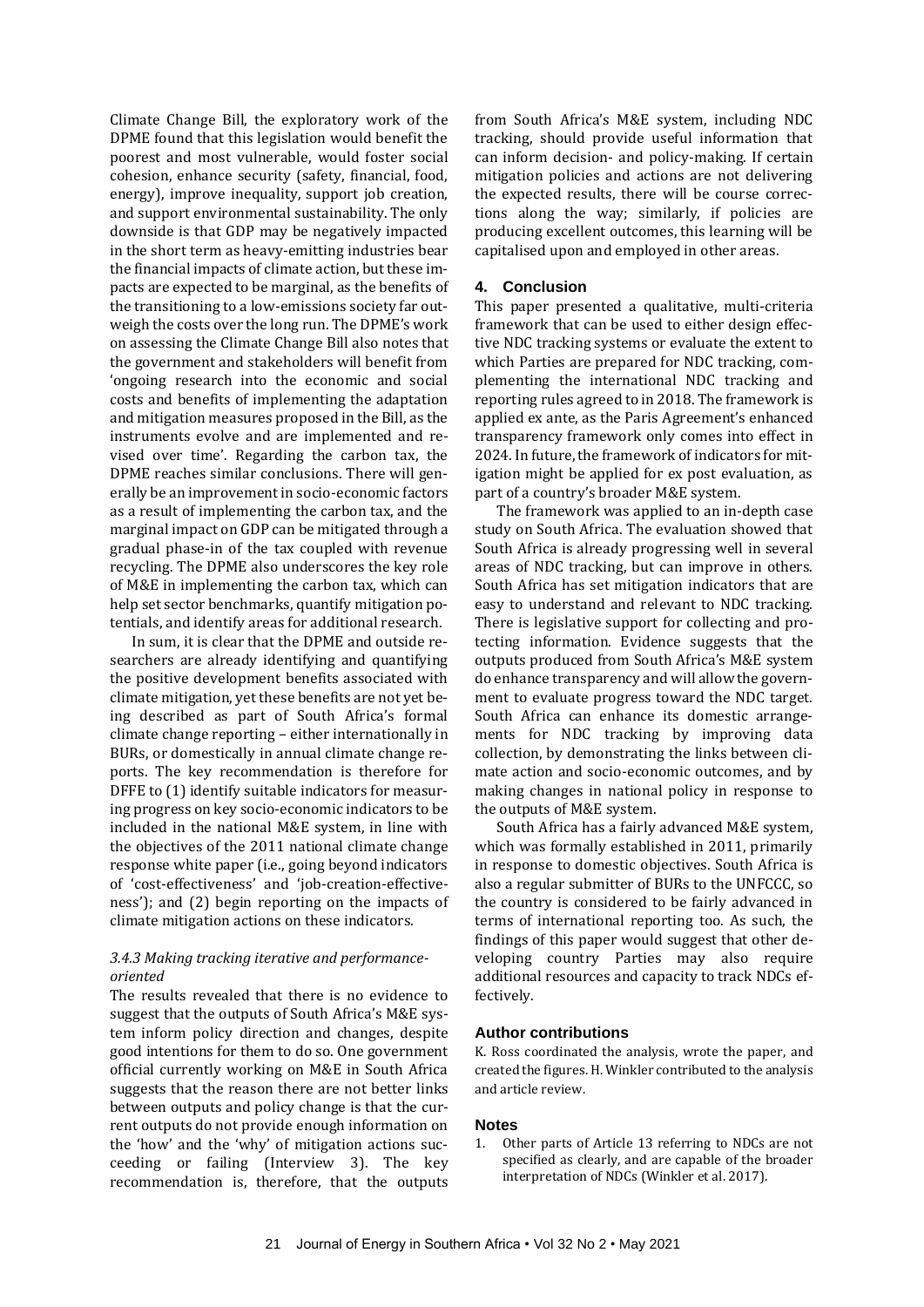- 2. While DFFE has removed the 'peak, plateau and decline' trajectory graphic from its website, it is still available for searching online.
- 3. In September 2019, in a statement to the United Nations' Secretary General, South Africa's President Cyril Ramaphosa committed to enhancing the current mitigation contribution of South Africa's NDC before the end of 2020. According to the statement, this will be achieved by decommissioning old coal powered plants, adding renewable energy capacity,

and minimising the environmental impact of mining (in addition to the implementation of current mitigation policies and actions). The statement also goes on to note that 'additional mitigation ambition by 2030 will require a bold programme which targets our key emissions source, the electricity sector, and goes beyond current plans to invest further in renewable energy' (Presidency of South Africa 2019).

4. 'Value' here is not intended in the monetary sense.

#### **References**

- Aldy, J. 2014. The Crucial Role of Policy Surveillance in International Climate Policy. *Climatic Change* 126 (2014): 279– 292. https://doi.org/10.1007/s10584-014-1238-5
- Aldy, J. and Pizer, W. 2016. Alternative Metrics for Comparing Domestic Climate Change Mitigation Efforts and the Emerging International Climate Policy Architecture. *Review of Environmental Economics and Policy* 10 (1): 3–24. https://doi.org/10.1093/reep/rev013
- Bodansky, D. and Diringer. E. 2014. *Building Flexibility and Ambition into a 2015 Climate Agreemen*t. Arlington: Center for Climate and Energy Solutions. https://www.c2es.org/site/assets/uploads/2014/06/building-flexibility-ambition-2015-climate-agreement.pdf
- Briner, G. and Moarif, S. 2016. *Unpacking Provisions Related to Transparency of Mitigation and Support in the Paris Agreement*. Paris: Organisation for Economic Cooperation and Development and International Energy Agency. http://www.oecd.org/environment/cc/Unpacking-transparency-provisions-Paris-Agreement-CCXG-May2016.pdf
- Breidenich, C. and Bodansky, D. 2009. *Measurement, Reporting, and Verification in a Post-2012 Climate Agreement.* Arlington: Pew Center on Global Climate Change. https://www.c2es.org/site/assets/uploads/2009/04/mrv-post-2012-climate-agreement.pdf
- CAIT Climate Data Explorer. 2020. (Database) *Historical Emissions.* Accessed 3 October 2019[. http://cait.wri.org/his](http://cait.wri.org/historical/)[torical/](http://cait.wri.org/historical/)
- Dagnet, Y., Rocha, M., Fei, T. and Elliott, C. 2017a. *Mapping the Linkages between the Transparency Framework and Other Provisions of the Paris Agreement.* Washington, D.C.: Project for Advancing Climate Transparency (PACT). https://wriorg.s3.amazonaws.com/s3fs-public/mapping-linkages-between-transparency-framework-other-provisions-paris-agreement.pdf
- Dagnet, Y., van Asselt, H., Cavalheiro, G., Rocha, M., Bisiaux, A. and Cogswell, N. 2017b. *Designing the Enhanced Transparency Framework Part 2: Review Under the Paris Agreement.* Washington, D.C.: PACT. https://www.transparency-partnership.net/system/files/document/WRI%20PACT\_2017\_Review%20under%20the%20Paris%20Agreement.pdf
- DEA [Department of Environmental Affairs]. 2010. *South Africa's Copenhagen Pledge.* Pretoria: Department of Environmental Affairs.

https://unfccc.int/files/meetings/cop\_15/copenhagen\_accord/application/pdf/southafricacphaccord\_app2.pdf

- DEA [Department of Environmental Affairs]. 2014. *South Africa's First Biennial Update Report.* Pretoria: Department of Environmental Affairs. https://unfccc.int/sites/default/files/resource/rsabur1.pdf.
- DEA [Department of Environmental Affairs]. 2015. *The National Climate Change Response Monitoring and Evaluation System Framework.* Pretoria: Department of Environmental Affairs. https://www.environment.gov.za/sites/default/files/reports/nationalclimatechangeresponse\_MESF.pdf
- DEA [Department of Environmental Affairs]. 2016. *South Africa's First Annual Climate Change Report.* Pretoria: Department of Environmental Affairs.
	- https://www.environment.gov.za/otherdocuments/reports/southafricas\_firstnational\_climatechange
- DEA [Department of Environmental Affairs]. 2017a. *South Africa's Second Biennial Update Report.* Pretoria: Department of Environmental Affairs. https://unfccc.int/files/national\_reports/nonannex\_i\_parties/biennial\_update\_reports/application/pdf/south\_africa\_2nd\_bur.pdf
- DEA [Department of Environmental Affairs]. 2017b. *South Africa's Second Annual Climate Change Report.* Pretoria: Department of Environmental Affairs. https://www.environment.gov.za/sites/default/files/reports/southafrica\_secondnational\_climatechnage\_report2017.pdf
- DEA [Department of Environmental Affairs]. 2019a. *National Environmental Management: Air Quality Act, 2004* (Act No. 39 Of 2004). Proposed Amendment of The National Greenhouse Gas Emission Reporting Regulations. Pretoria: Government Gazette. 13 September 2019. https://www.gov.za/sites/default/files/gcis\_document/201909/42697gon1154.pdf
- DEA [Department of Environmental Affairs]. 2019b. *South Africa's Third Biennial Update Report to the United Nations Framework Convention on Climate Change*. Pretoria: Department of Environmental Affairs. [https://un](https://unfccc.int/sites/default/files/resource/Final%203rd%20BUR%20of%20South%20Africa%20100.pdf)[fccc.int/sites/default/files/resource/Final%203rd%20BUR%20of%20South%20Africa%20100.pdf](https://unfccc.int/sites/default/files/resource/Final%203rd%20BUR%20of%20South%20Africa%20100.pdf)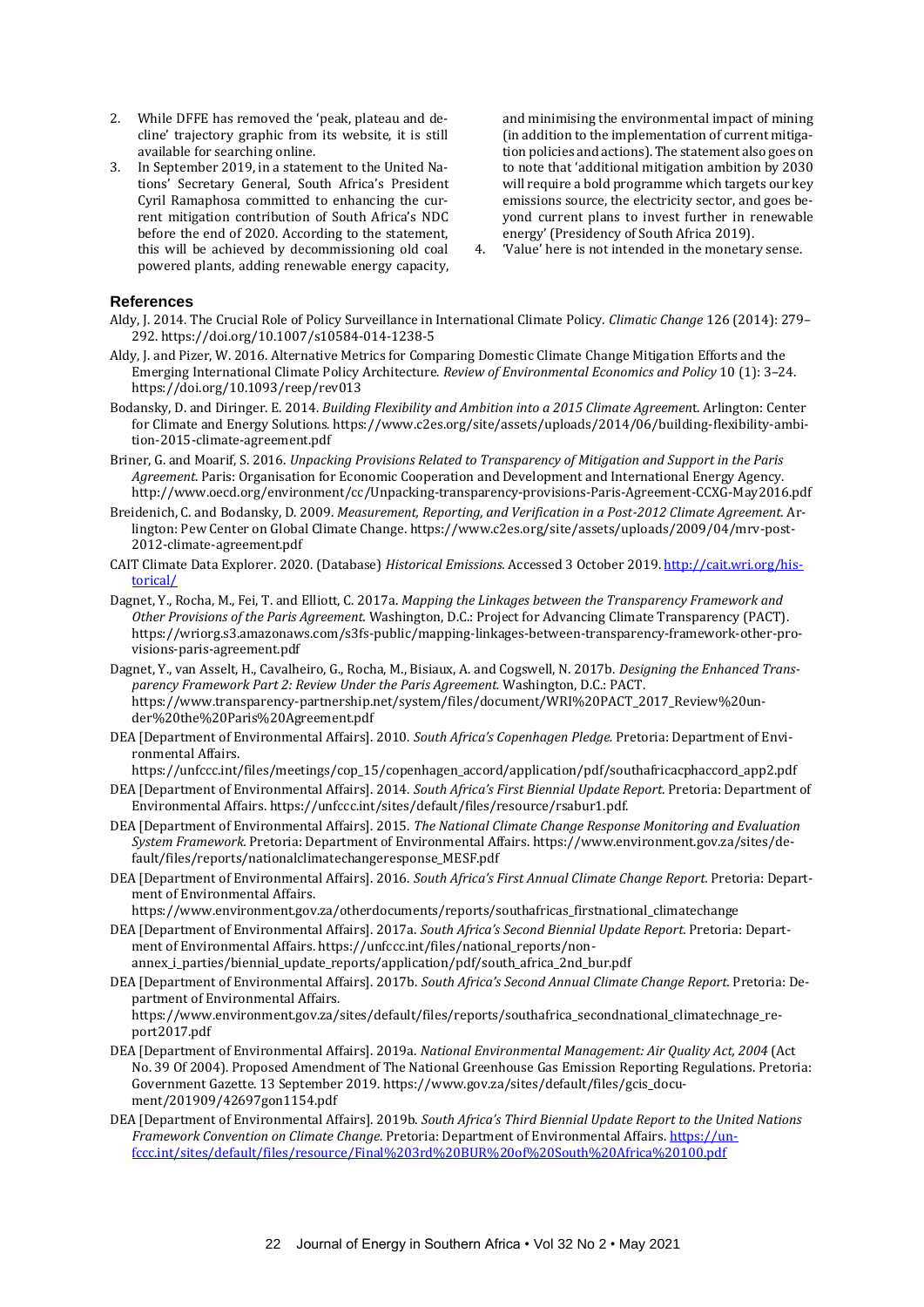- DEA [Department of Environmental Affairs]. 2019c. *GHG National Inventory Report: South Africa, 2000-2015.* Pretoria: Department of Environmental Affairs. https://unfccc.int/sites/default/files/resource/South%20Africa%20NIR%20%20to%20BUR3%20%202000%20-%202015%20GHG%20Inventory%20v2.pdf
- DPME [Department of Planning, Monitoring, and Evaluation]. 2017a. *Final Impact Assessment: Climate Change Bill.*  Pretoria: Department of Planning, Monitoring, and Evaluation. https://www.environment.gov.za/sites/default/files/docs/seia\_climatebill.pdf
- DPME [Department of Planning, Monitoring, and Evaluation]. 2017b. *Final Impact Assessment: Carbon Tax.* Pretoria: Department of Planning, Monitoring, and Evaluation. http://www.treasury.gov.za/public%20comments/Carbon-TaxBll2017/Annexure%202%20Socioeconomic%20Impact%20Assessment%20- %20Carbon%20Tax%20Bill%202017.pdf
- Ellis, J. and Moarif, S. 2009. *GHG Mitigation Actions: MRV Issues and Options*. Paris: Organisation for Economic Cooperation and Development and International Energy Agency. https://www.oecdilibrary.org/docserver/5k4695890xd6-en.pdf?expires=1584572696&id=id&accname=guest&checksum=D545B3DB13669677CE12CDB12993BBB5
- EScience Associates and Energy Research Centre. 2018. Policies and Measures: Estimating the Individual and the Total Effect of Policies and Measures to Reduce Greenhouse Gas Emissions and the Socio-Economic Impact of the Response Measures for South Africa (Draft). Cape Town: EScience Associates and Energy Research Centre. https://www.environment.gov.za/sites/default/files/docs/policyandmeasures\_draftreport.pdf.
- Fransen, T. 2009. *Enhancing Today's MRV Framework to Meet Tomorrow's Needs: The Role of National Communications and Inventories.* Washington DC: World Resources Institute. https://wriorg.s3.amazonaws.com/s3fs-public/national\_communications\_mrv.pdf
- G77 & China (Group of 77 and China). 2015. Statement on Behalf of the Group of 77 and China by South Africa at the Closing Plenary of the 21st Conference of the Parties to the United Nations Framework Convention on Climate Change (COP21), Paris Climate Change Conference (Paris, France, 12 December 2015). Accessed 15 October 2019. https://www.g77.org/statement/getstatement.php?id=151212
- Höhne, N., den Elzen, M., Rogelj, J., Metz, B., Fransen, T., Kuramochi, T., Olhoff, A., Alcamo, J., Winkler, H., Fu, S., Schaeffer, M., Schaeffer, R., Peters, G. P., Maxwell, S. and Dubash, N.K. 2020. Emissions: world has four times the work or one-third of the time. *Nature Comment* 579 (March): 25–28.
- Hood, C. and Soo, C. 2017. *Accounting for Mitigation Targets in Nationally Determined Contributions under the Paris Agreement.* Paris: Organisation for Economic Cooperation and Development/ International Energy Agency. https://www.oecd.org/environment/cc/Accounting-for-mitigation-targets-in-Nationally-Determined-Contributions-under-the-Paris-Agreement.pdf
- Huxman, M., M. Anwar, and D. Nelson. 2019. *Understanding the Impact of a Low Carbon Transition on South Africa.* London: Climate Policy Initiative. https://climatepolicyinitiative.org/publication/understanding-the-impact-of-alow-carbon-transition-on-south-africa/.
- IPCC [Intergovernmental Panel on Climate Change]. 2006. *2006 IPCC Guidelines for National Greenhouse Gas Inventories.* Geneva: World Meteorological Organization/United Nations Environment Programme. https://www.ipccnggip.iges.or.jp/public/2006gl/
- Klostermann, J., van de Sandt, K., Harley, M., Hildén, M., Leiter, T., van Minnen, J., Pieterse, N. and van Bree, L. 2018. Towards a Framework to Assess, Compare and Develop Monitoring and Evaluation of Climate Change Adaptation in Europe. *Mitigation and Adaptation Strategies for Global Change* 23: 187–209. https://doi.org/10.1007/s11027- 015-9678-4
- Kusek, J. and Rist, R. 2004. *Ten Steps to a Results-Based Monitoring and Evaluation System.* Washington, D.C.: World Bank. https://openknowledge.worldbank.org/bitstream/handle/10986/14926/296720PAPER0100steps.pdf
- Levin, K., Finnegan, J., Rich, D. and Bhatia, P. 2014. *Mitigation Goal Standard. Washington D.C.: Greenhouse Gas Protocol*. https://wriorg.s3.amazonaws.com/s3fs-public/Mitigation\_Goal\_Standard.pdf.
- Markkanen, S. and Anger-Kraavi, A. 2019. Social Impacts of Climate Change Mitigation Policies and Their Implications for Inequality. *Climate Policy* 19 (7): 827-844. https://doi.org/10.1080/14693062.2019.1596873
- Moarif, S. 2017*. Information Needed to Facilitate the Clarity, Transparency and Understanding of Mitigation Contributions.* France: Climate Change Expert Group, Organisation for Economic Cooperation and Development/ International Energy Agency. https://www.oecd.org/environment/cc/Information-needed-to-facilitate-the-CTUof-mitigation-contributions.pdf
- Morey, T., Forbath, T. and Schoop, A. 2015. Customer Data: Designing for Transparency and Trust. *Harvard Business Review*, May 2015. https://hbr.org/2015/05/customer-data-designing-for-transparency-and-trust.
- Morra Imas, L. and Rist, R. 2009. *The Road to Results: Designing and Conducting Effective Development Evaluations.*  Washington, D.C.: The World Bank. http://documents.worldbank.org/curated/en/400101468169742262/pdf/The-road-to-results-designing-and-conducting-effective-developmentevaluations.pdf
- Pew Center 2010. MRV: *A Survey of Reporting and Review in Multilateral Regimes. Arlington: Pew Center on Global Climate Change.* http://www.pewclimate.org/docUploads/survey-reporting-review-multilateral-regimes.pdf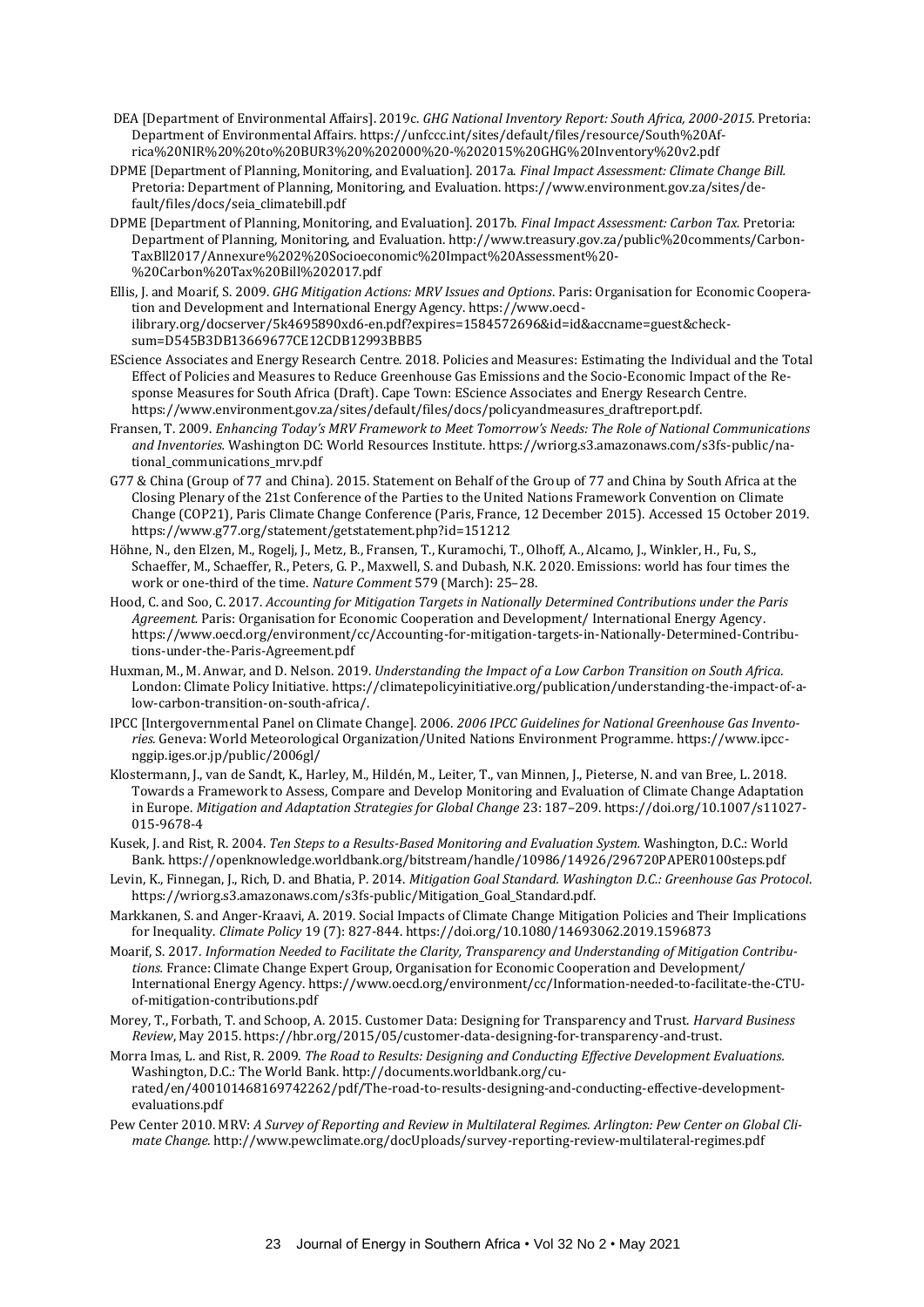- Presidency of South Africa. 2019. Statement by H.E. President Cyril Ramaphosa of South Africa to the United Nations Secretary-General's Climate Summit, 23 September 2019. Pretoria: Department of International Relations and Cooperation (DIRCO). Accessed on 12 October 2019. http://www.dirco.gov.za/docs/speeches/2019/cram0923.htm
- Rennkamp, B. and Marquard, A. South Africa's Multiple Faces in Current Climate Clubs*. South African Journal of International Affairs* 24 (4): 443-461. https://doi.org/10.1080/10220461.2017.1421479
- Rocha, M. and Ellis, J. 2020 *Reporting progress towards Nationally Determined Contributions: Exploring Possible Common Tabular Formats for the Structured Summary.* Paris: Organisation for Economic Cooperation and Development/International Energy Agency. https://www.oecd-ilibrary.org/environment/reporting-progresstowards-nationally-determined-contributions\_a23de32d-en
- RSA [Government of the Republic of South Africa]. 2011. *National Climate Change Response White Paper.* Pretoria: Department of Environmental Affairs. https://www.environment.gov.za/sites/default/files/legislations/national\_climatechange\_response\_whitepa-
- per.pdf RSA [Government of the Republic of South Africa]. 2015. *South Africa's Intended Nationally Determined Contribution (INDC).* Pretoria: Government of the Republic of South Africa. https://www4.unfccc.int/sites/ndcstaging/Pub-
- lishedDocuments/South%20Africa%20First/South%20Africa.pdf RSA [Government of the Republic of South Africa]. 2017a. *National Environmental Management: Air Quality Act*  (39/2004): National Greenhouse Gas Emission Reporting Regulations. Pretoria: Government Gazette. https://www.environment.gov.za/sites/default/files/legislations/nemaqa39of2004\_nationalgreenhousegasemissionreporting\_gn40762\_0.pdf
- RSA [Government of the Republic of South Africa]. 2017b. *National Pollution Prevention Plan Regulations.* Pretoria: Government Gazette. https://www.environment.gov.za/sites/default/files/legislations/nemaqa39of2004\_nationalpollutionpreventionplansregulations\_gn40996\_0.pdf
- RSA [Government of the Republic of South Africa] 2018a. *South Africa's Low-Emission Development Strategy 2050* (Draft). Pretoria: Government of the Republic of South Africa. https://www.environment.gov.za/sites/default/files/strategic\_plans/southafricas\_lowemission\_developmentstrategy\_dec2018draft.pdf
- RSA [Government of the Republic of South Africa]. 2018b. *Climate Change Bill, 2018: For public comment.* Pretoria: Government Gazette. https://www.environment.gov.za/sites/default/files/legislations/climatechangebill2018\_gn41689.pdf
- RSA [Government of the Republic of South Africa]. 2018c. *Presidential Jobs Summit Framework Agreement.* Pretoria: Government of the Republic of South Africa. https://www.gov.za/sites/default/files/gcis\_documents/Jobs\_Summit\_FrameWork\_Agreement.pdf
- RSA [Government of the Republic of South Africa]. 2019. President Cyril Ramaphosa signs 2019 Carbon Tax Act into law. *South African Government,* 26 May 2019. https://www.gov.za/speeches/publication-2019-carbon-tax-act-26 may-2019-0000.
- Stevens, S. 1946. On the Theory of Scales of Measurement. *Science, New Series* 103 (1946): 677–680. https://www.jstor.org/stable/1671815
- Trutnevyte, E., Hirt, L., Bauer, N., Cherp, A., Hawkes, A., Edelenbosch, O., Pedde, S. and van Vuuren, D. 2019. Societal Transformations in Models for Energy and Climate Policy: The Ambitious Next Step. *One Earth* 1 (4): 423-433. https://doi.org/10.1016/j.oneear.2019.12.002.
- UNFCCC [United Nations Framework Convention on Climate Change]. 2007. Decision 1/CP.13, *Bali Action Plan in Report of the Conference of the Parties on its thirteenth session.* FCCC/CP/2007/6/Add.1, 14 March 2008. Bonn: UNFCCC. https://unfccc.int/resource/docs/2007/cop13/eng/06a01.pdf.
- UNFCCC [United Nations Framework Convention on Climate Change]. 2011.Decision 1/CP.17, *Establishment of an Ad Hoc Working Group on the Durban Platform for Enhanced Action*. Document FCCC/CP/2011/9/Add.1, 15 March 2012. https://unfccc.int/resource/docs/2011/cop17/eng/09a01.pdf
- UNFCCC [United Nations Framework Convention on Climate Change]. 2015. *Paris Agreement, Annex to decision 1/CP.21.* Document FCCC/CP/2015/10/Add.1, 29 January 2016. Bonn: UNFCCC. http://unfccc.int/resource/docs/2015/cop21/eng/10a01.pdf#page=2
- UNFCCC [United Nations Framework Convention on Climate Change]. 2018. *Decision 18/CMA.1, with Annex: Modalities, Procedures and Guidelines for the Transparency Framework for Action and Support Referred to in Article 13 of the Paris Agreement* Document FCCC/PA/CMA/2018/3/Add.2, 19 March 2019. Bonn: UNFCCC[. https://un](https://unfccc.int/sites/default/files/resource/cma2018_3_add2%2520final_advance.pdf)[fccc.int/sites/default/files/resource/cma2018\\_3\\_add2%20final\\_advance.pdf](https://unfccc.int/sites/default/files/resource/cma2018_3_add2%2520final_advance.pdf)
- UNFCCC [United Nations Framework Convention on Climate Change]. 2020. *Biennial Update Report submissions from Non-Annex I Parties*. Accessed on 11 March 2020. https://unfccc.int/BURs
- Weiner, J. 2015. Towards an Effective System of Monitoring, Reporting, and Verification. In *Toward a Workable and Effective Climate Regime. Barrett*, C., Carraro, C. and de Melo, J. (eds.) 183–200. London: Centre for Economic Policy Research Press.
- Winkler, H., Mantlana, B. and Letete, T. 2017. Transparency of Action and Support in the Paris Agreement. *Climate Policy* 17 (7): 853–872. https://doi.org/10.1080/14693062.2017.1302918